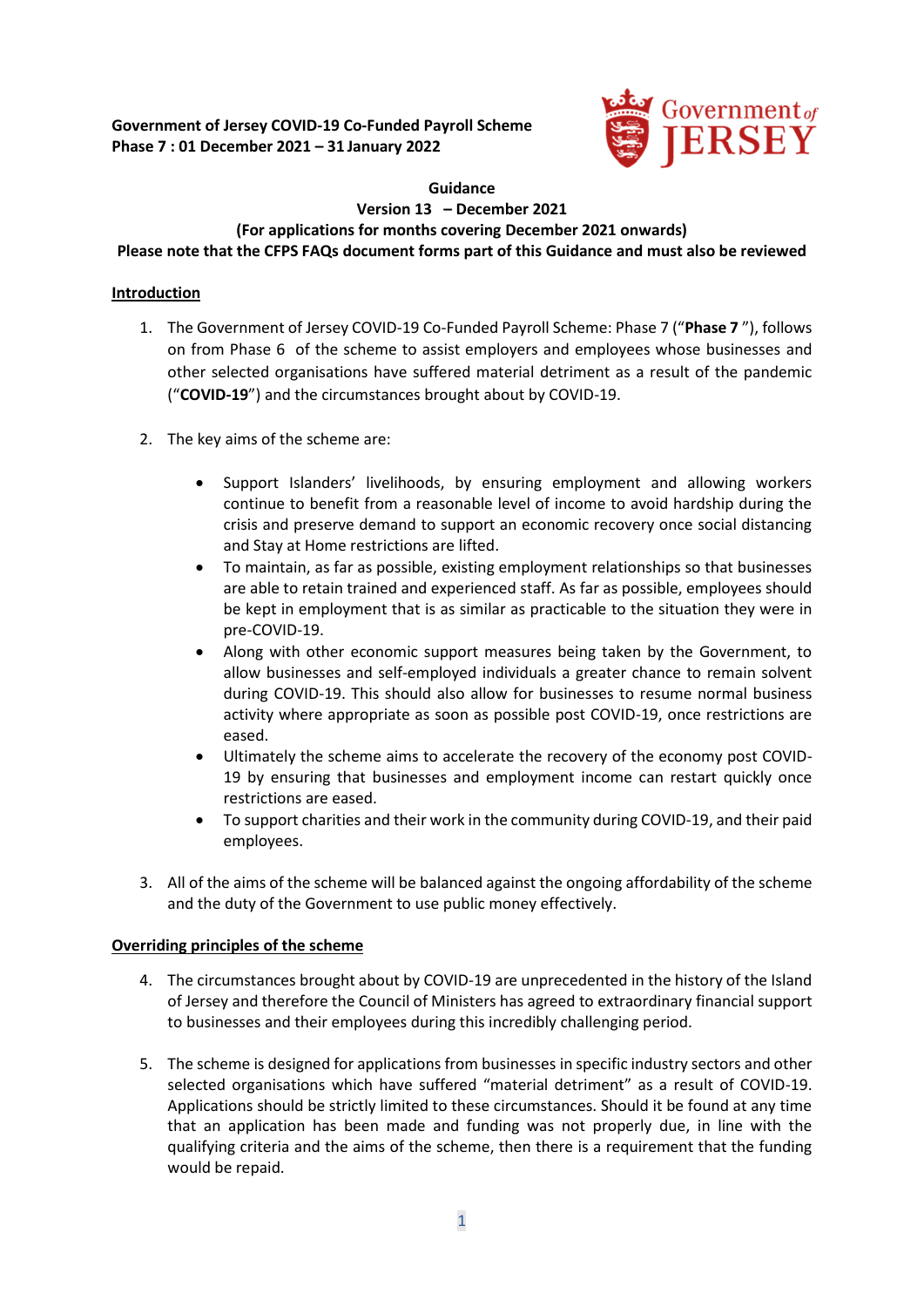

## **Guidance Version 13 – December 2021 (For applications for months covering December 2021 onwards) Please note that the CFPS FAQs document forms part of this Guidance and must also be reviewed**

The scheme is designed to share wage costs between the taxpayer and the employer. The scheme does not support wage costs where the current gross income of an employed worker is more than £4,610 per month (£55,320 per year) unless a business qualifies for the elevated scheme, in which case the Scheme does not support wage costs where the current gross income is more than £8,884 per month (£106,608).

- 6. For self-employed workers, this is a total gross income of £8,884 per month (£106,608 a year) based on the average monthly gross income for 2019 (see FAQs on Gov.je for the definition of gross income).
- 7. It is expected by the Government that, wherever possible, wages should be paid by businesses to employees at the usual amount but the Scheme does allow businesses to negotiate with workers to reduce hours worked.
- 8. The business must pay the worker the agreed wage for the month before making an application under this scheme.
- 9. Wages that are subsidised through this scheme are subject to income tax (ITIS) and Social Security contributions as usual.
- 10. All applicants to the scheme will be required to make a final declaration that they meet the qualifying criteria to the best of their knowledge and belief. Applicants will be required to confirm that they will co-operate fully with the operation of the scheme, in particular in providing any and all information reasonably required for the administration and auditing of the scheme. They will also be required to provide consents and permissions for such relevant information to be obtained by the scheme as required for the administration of the scheme and for subsequent auditing.

**Where there is cause to suspect that a fraudulent claim may have been made, the claimant will be referred to the States of Jersey Police for possible investigation and may be prosecuted.** 

# **Relevant period (the "relevant period") for the Phase 7 scheme**

- 11. The Phase 7 scheme covers the payroll costs incurred during the period from 01 December 2021 to 31 December2021 (inclusive)
- 12. A claim will need to be made for each individual month during the "relevant period" through a separate online claim form.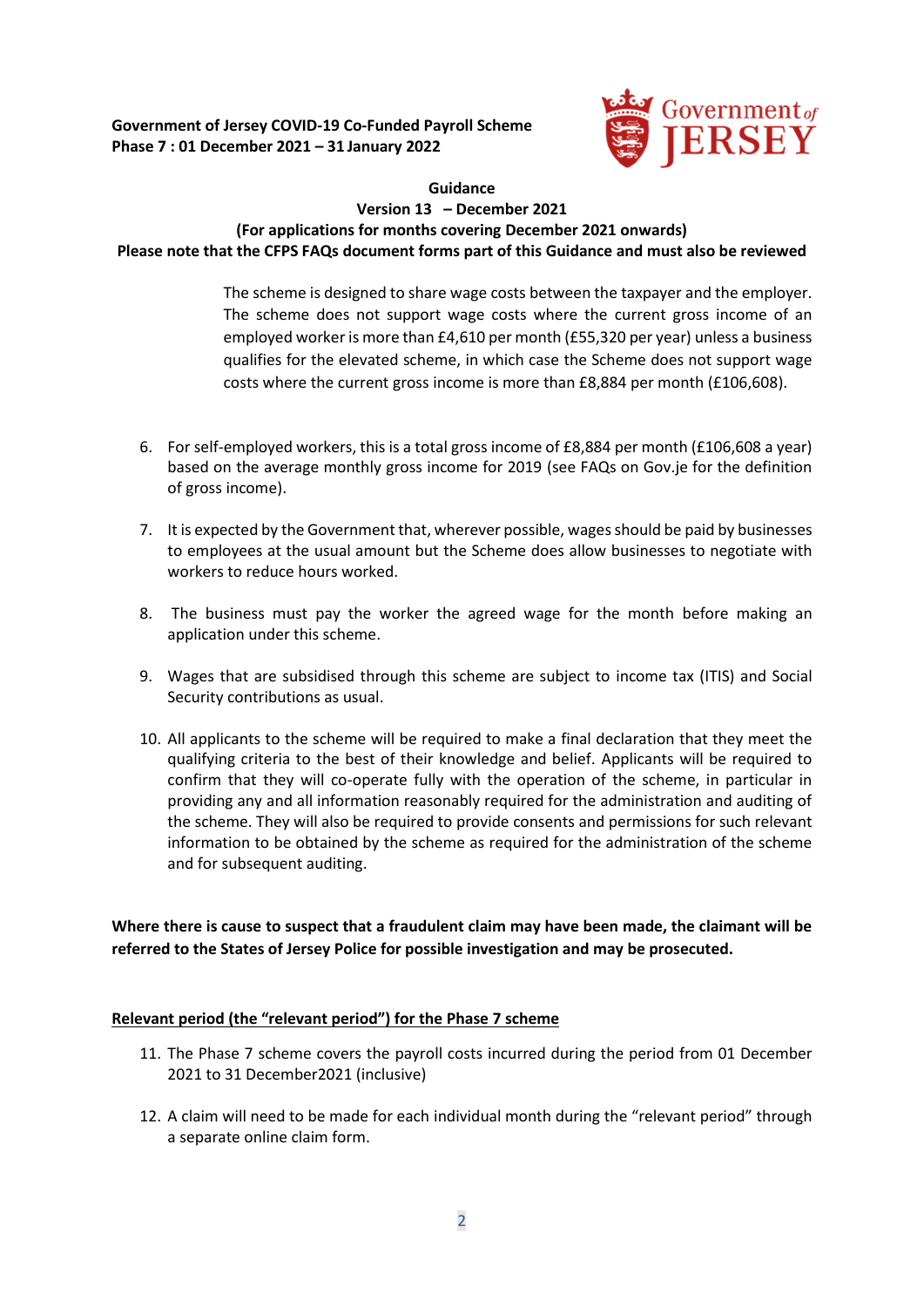

#### **Guidance**

#### **Version 13 – December 2021 (For applications for months covering December 2021 onwards) Please note that the CFPS FAQs document forms part of this Guidance and must also be reviewed**

13. Each month claimed for will be known as the **"qualifying month"** for the purpose of determining eligibility.

# **Business Eligibility for the scheme**

- 14. The Phase 7 scheme will support a wide range of businesses within qualifying industries that the Government has determined may be materially affected during the relevant period of the scheme. The scheme has been designed to be broad enough to offer significant financial support to a large range of affected businesses, whilst also managing and protecting public money.
- 15. Eligible industries are assessed using the UK's Standard Industrial Classification (SIC) 2007 used by Statistics Jersey. Where the relevant SIC is not obvious, the assessment of the business SIC Code for the scheme will be based on the balance of an organisation's business activities.
- 16. Where a business undertakes multiple business activities, if the majority (over 50%) of its normal trade would be within an eligible industry, the business will be considered eligible for the Phase 7 scheme.
- 17. The Minister will determine which industries are eligible to make an application to the scheme and which industries are not eligible and can amend the list at any time as required to meet the aims of the scheme. The list will be available on [www.gov.je](http://www.gov.je/) .

# **Phase 7 Eligible industries and Excluded industries are found o[n www.gov.je](http://www.gov.je/)**

# **Ineligibility**

- 18. Support may not be provided under the Scheme, or payments made may be recouped, if the business is provided with support from another source to cover the payment of the business's payroll during COVID-19.
- 19. Payments made under the scheme will be recouped if, following assessment/audit of the application, the Applicant did not, in fact, meet the eligibility criteria, or if business owners were found to have removed funds from the business, resulting in the business being unable to meet its payroll costs.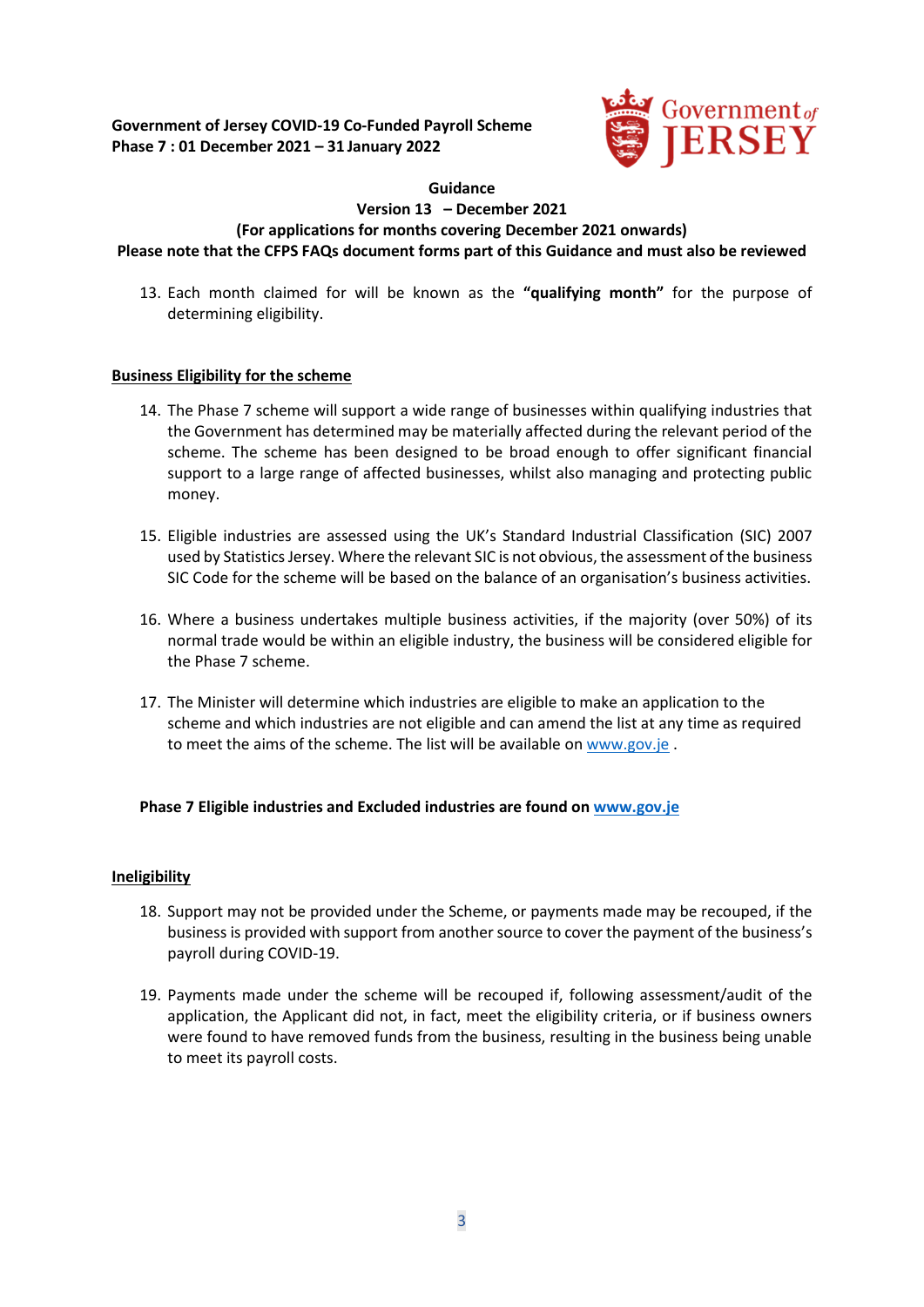

#### **Guidance Version 13 – December 2021 (For applications for months covering December 2021 onwards) Please note that the CFPS FAQs document forms part of this Guidance and must also be reviewed**

# **Insurance Policies**

- 20. If a business or other applicant to this scheme has an insurance or other policy under which it is eligible to make a claim for business disruption, it is obliged to pursue that claim, before making an application to this scheme. If a business has received money under this scheme and later ascertains that it is able to make a claim against an insurance or other policy, it is obliged to contact the Customer and Local Services Department to inform them of their claim and to repay funds received under this scheme to the Government.
- 21. The receipts of any insurance claims received must be apportioned over the period to which they relate and not treated as a single cash receipt in one qualifying month.

# **Declaration of Material Detriment**

- 22. For a business to make a claim under the scheme, it will be required to confirm by declaration that it has suffered material detriment during the relevant period relating to an application and that the detriment suffered is as a result of the circumstances brought about by COVID-19. The online claim form will now require the business to input relevant monthly turnover in 2021 and comparatively in 2019 (subject to paragraph 24 below) at the point of application in order to calculate detriment (%).
- 23. The calculation of material detriment is calculated by the qualifying month for the claim.
- 24. The definition of **"Material Detriment"** which will apply under this scheme is as follows:

# *A business is considered to have suffered material detriment if during the relevant period it would be able to evidence a drop in turnover of at least 20% in 2021 when compared to the same period in 2019.*

*The definition of Turnover which will apply under this scheme is "total operating income including*  income from trading and any other sources of income that the business may have (including *investment income)". Accruals accounting must be used for turnover calculations.* 

*Businesses unable to use prior year turnover as a benchmark (e.g. businesses registered after April 2019) should use turnover from other comparable trading months. Businesses must be able to justify why the comparable month used fairly demonstrates detriment due to coronavirus, rather than other factors (e.g. seasonality).*

*Businesses are required to retain documentation for audit or other purposes and to provide, on request, evidence of the material detriment suffered. GST filings or financial statements/bank statements, correspondence with shareholders/banks about continued finance for the business, will be considered*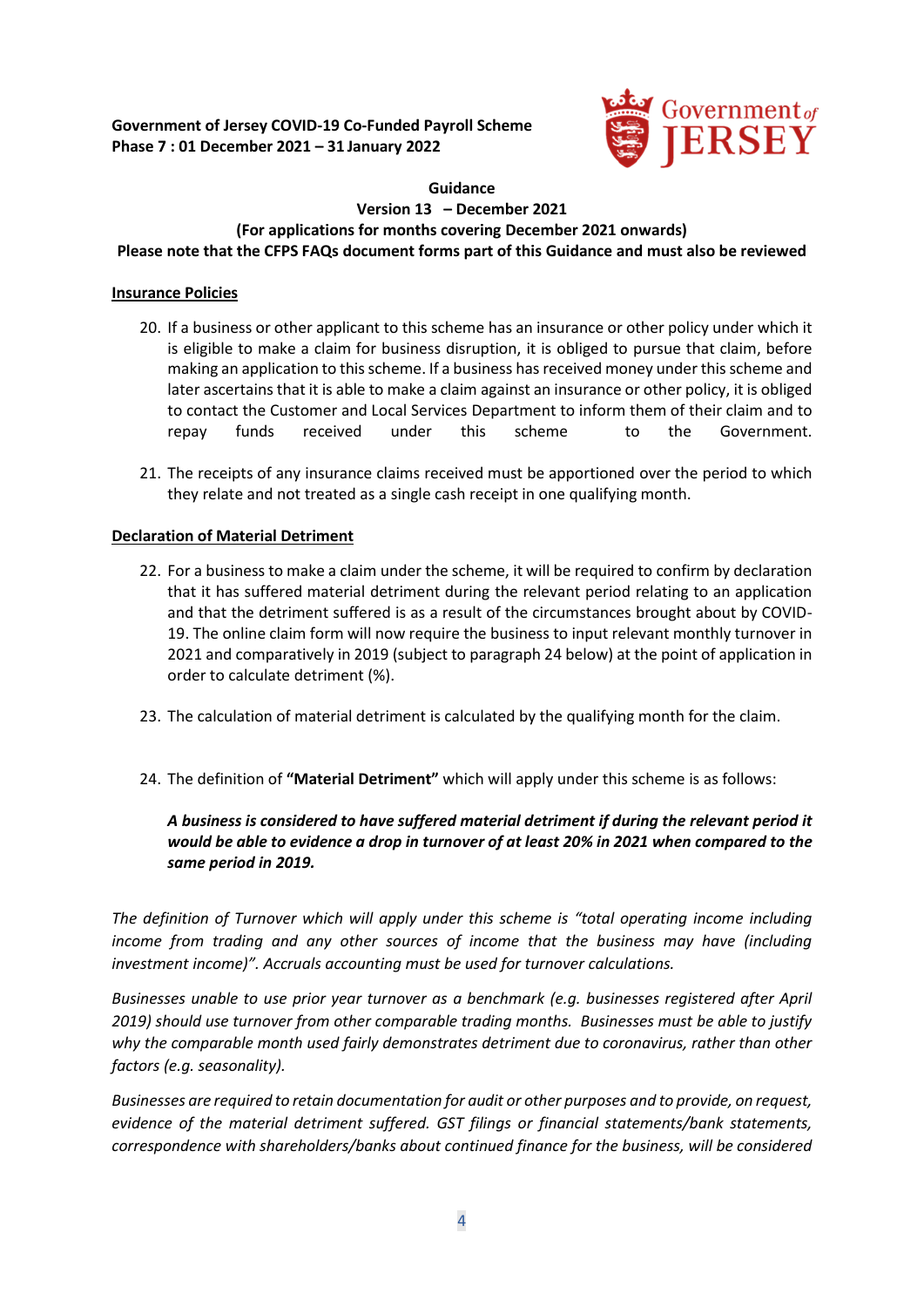

# **Guidance Version 13 – December 2021 (For applications for months covering December 2021 onwards) Please note that the CFPS FAQs document forms part of this Guidance and must also be reviewed**

*as evidence of material detriment, when compared with previous trading in 2020 or the same period in 2019.*

*Please note, 2019 should continue to be used as the comparative year for the period October 2021 unless turnover in the equivalent period for 2020 was significantly higher than 2019.*

# **Subsidy payable under Phase 7 of the scheme**

- 25. The subsidy percentage payable is will be equal to the monthly percentage of detriment (reduction in turnover) that the business has experienced in the month for which a claim is made (*please refer to the FAQs on gov.je for examples).*
- 26. The maximum total subsidy payable to any business will be limited to the absolute detriment (reduction in turnover) experienced in a relevant month.
- 27. The maximum level of subsidy payable per worker is capped at 50% of wages up to £2,000 (i.e. a maximum payment of up to  $£1,000$ ) unless the sector in which the business operates qualifies for elevated subsidy ("elevated subsidy") as indicated in the qualifying Standard Industry Classification list of gov.je. For businesses that qualify for elevated subsidy, the maximum level payable per worker is capped at 50% of wages up to £2,500 per month (i.e. a payment of up to £1,250).
- 28. A subsidy is not provided in respect of a worker where the current gross monthly income for the relevant month is more than £4,610 per month (£55,320 per year) unless the business qualifies for the elevated subsidy. For businesses that qualify for elevated subsidy, the Scheme does not support wage costs where the current gross income is more than £8,884 per month (£106,608).
- 29. If a business does not want to apply for all workers to be co-funded for the entire duration of the scheme, it is not obliged to claim for all workers for all months. If a business also decides that it would like to return some or all the subsidy it claims to Government, it should contact the Customer and Local Services Department after the COVID-19 period. Businesses are not obliged to consider this.

#### **Eligibility of Self-Employed workers**

- 30. Phase 7 includes self-employed workers who meet any of the following:
	- i. Workers who hold business licence issued by the Population Office with a start date no later than 31 March 2020 that that expect to pay Class 2 social security contributions for March 2020 such as business owners, directors, sole traders or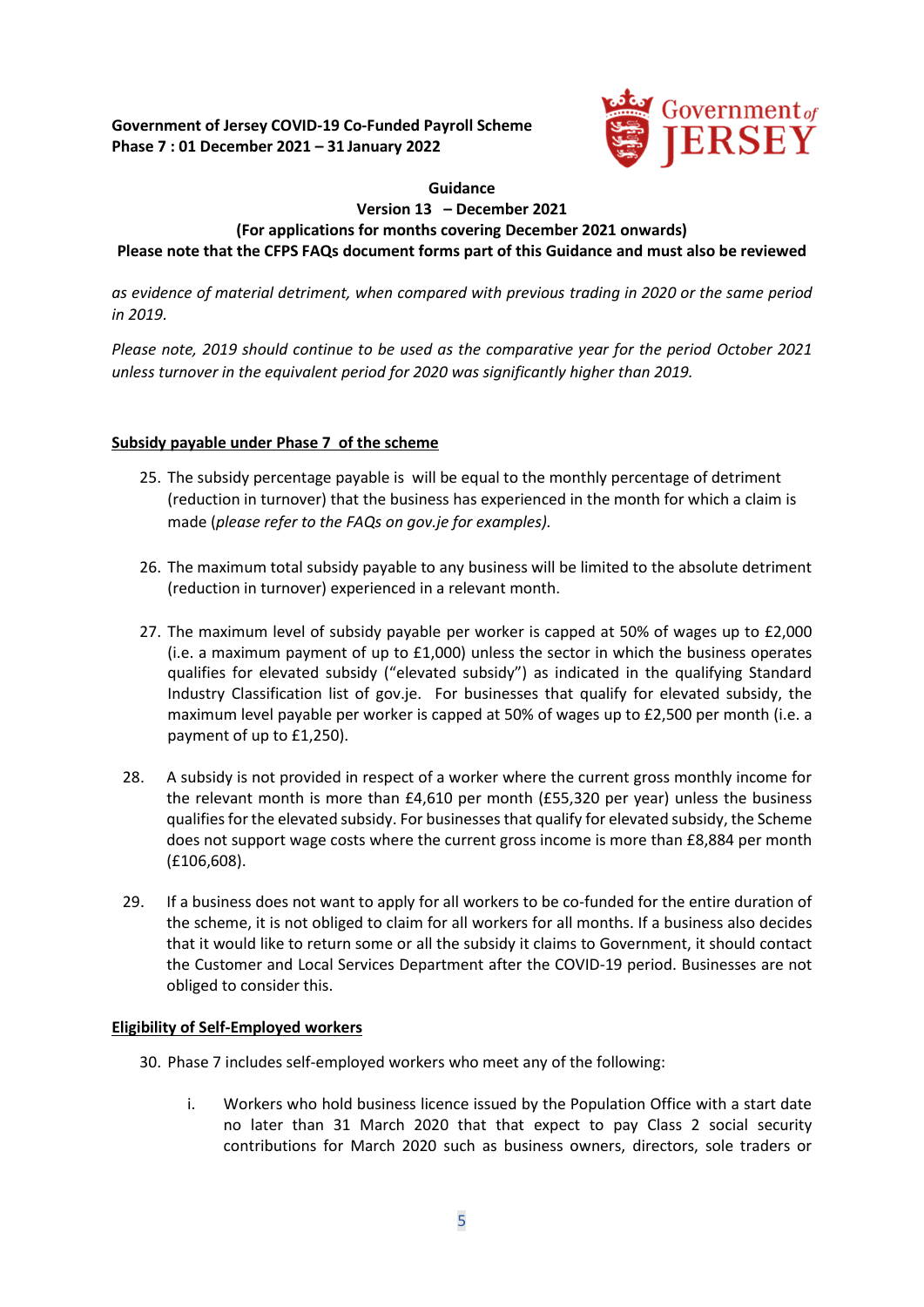

## **Guidance**

# **Version 13 – December 2021**

**(For applications for months covering December 2021 onwards)** 

**Please note that the CFPS FAQs document forms part of this Guidance and must also be reviewed**

partnerships (acknowledging they may be able to defer such payments under a Government deferral due to COVID-19).

- ii. Workers that qualify for the elevated subsidy who hold a business licence issued by the Population Office with a start date no later than 23 December 2021 that expect to pay Class 2 social security contributions for December 2021 such as business owners, directors, sole traders or partnerships (acknowledging they may be able to defer such payments under a Government deferral due to COVID-19).
- iii. Self-employed workers who meet the criteria in (i) or (ii) but are not required to pay Class 2 contributions as they have an exemption or contribution credits such as pensioners, parents caring for a child under 5 or married women
- iv. Self-employed workers who pay Class 1 contributions in December 2021 as they were employed by another business provided they have:
	- a. evidence of planned trading activity in the month for which a claim is being made (acknowledging that the business may have been unable to trade as a result of COVID-19); anda business licence issued by the Population Office with a start date no later than 31 March 2020; or a business licence issued by the Population Office with a start date no later than 23 December 2021 if they qualify for the elevated subsidy.
- 31. The subsidy will be calculated using a self-declared average monthly gross income for 2019 (see FAQs on gov.je for more information on how to determine the income that should be declared). This will be compared to the relevant income confirmed on the 2019 tax return and subsequent tax assessment. Only one claim per worker can be made regardless of the number of businesses they draw an income from to a maximum subsidy per worker outline elsewhere in this guidance.
- 32. The scheme is not available for self-employed workers with total gross income of more than £8,884 a month (£106,608 a year) based on income for 2019.

# **Employees to be included in a claim by an employer**

- 33. A business will be able to receive a subsidy towards wages or salaries of workers that have been retained in employment for the qualifying period and are being paid at their agreed rate and frequency.
- 34. For claims for the month of October, a business may claim for employees employed by the business who are either:
	- i. Classified as Entitled or Entitled to Work; or
	- ii. Registered and included on any Social Security Schedule in March 2020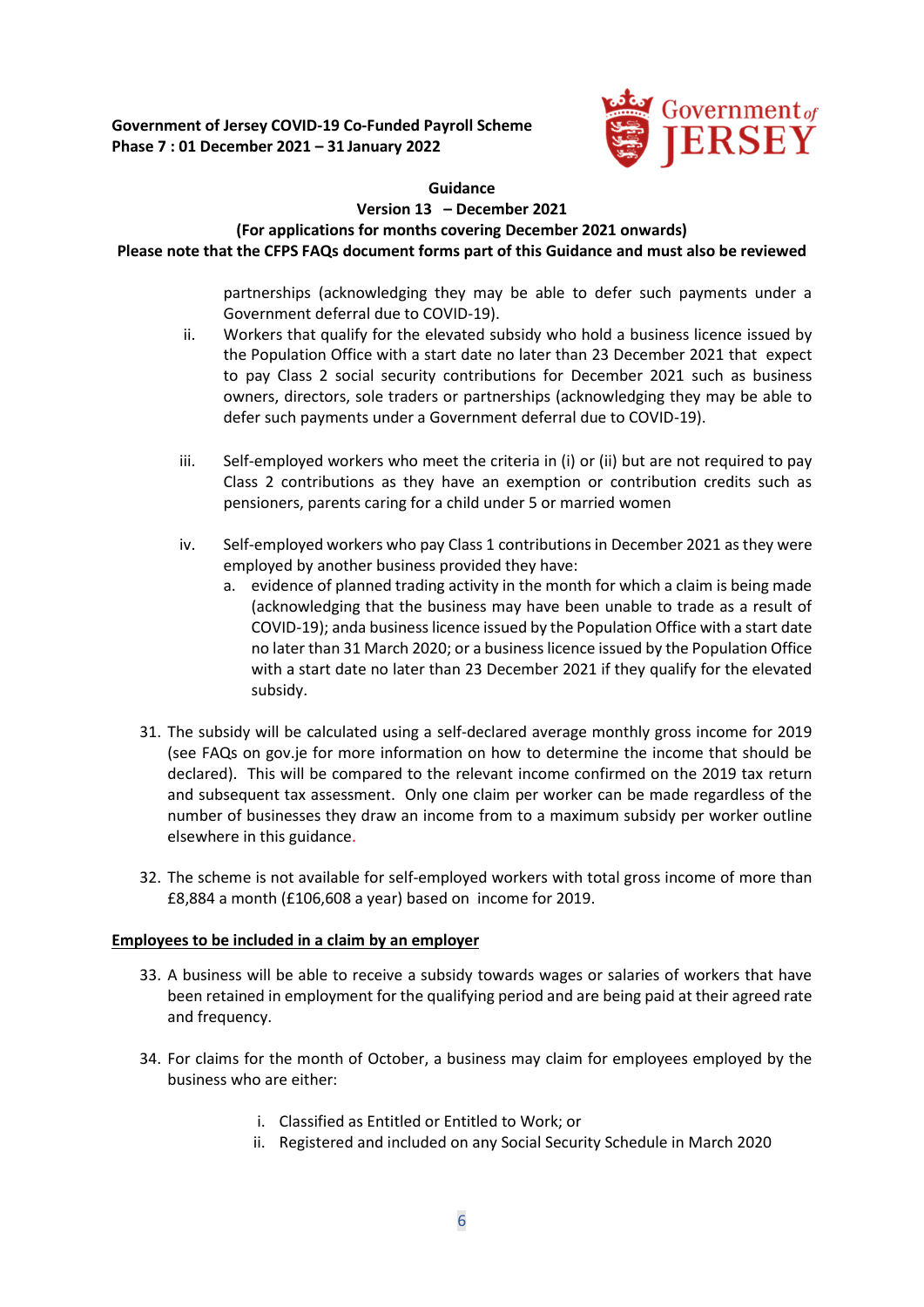

### **Guidance Version 13 – December 2021 (For applications for months covering December 2021 onwards) Please note that the CFPS FAQs document forms part of this Guidance and must also be reviewed**

- 35. This includes employees who were hired as replacement employees for those that left the business since March 2020. The total number of employees claimed for must not exceed the total number of employees on the business's March 2020 Schedule, unless a business that is eligible started trading after 31 March 2020, in which case the total number of employees cannot exceed one of the following:
	- (a) the number of employees on the December 2020 Schedule that were employed by 21 December 2020 if the eligible business has a business licence that is dated between 1 April 2020 and 30 November 2020;
	- (b) the number of employees on the June 2021 Schedule that were employed by 30 June 2021 if the eligible business has a business licence that is dated between 1 December 2020 and 30 June 2021.
	- (c) The number of employees on the December 2021 Schedule that were employed by 23 December 2021 if the eligible business has a business licence that is dated between 1 July 2021 and 23 December 2021
- 36. The number of hours an employee is scheduled to work can be altered by agreement between the employer and the employee. Employment and discrimination legislation still apply in the usual way. The scheme is available to both full-time and part-time workers and includes those employed on a fixed-term contract, and zero-hour workers who were paid during the qualifying month.
- 37. Agency workers on placement are excluded from the scheme (although employees of employment agencies carrying out duties for the employment agency itself do qualify).
- 38. There are no age restrictions on workers that can be claimed for under the scheme, provided they are lawfully employed.
- 39. All relevant Social Security contribution schedules **must be submitted** prior to applications under scheme (acknowledging that some businesses can defer payments under a Government deferral due to COVID-19).
- 40. If an employee leaves the employment of a business during the operation of the scheme, the business will still be paid for the period in which they were in the employment of the business. The business will not be required to repay the subsidy for that employee, so long as it was correctly claimed in line with the Guidance.
- 41. The scheme is not available in relation to any worker with current gross earnings from the business of more than £4,610 per month (£55,320 per year) unless the business qualified for the elevated subsidy, in which case the Scheme does not support wage costs where the current gross income is more than £8,884 per month (£106,608).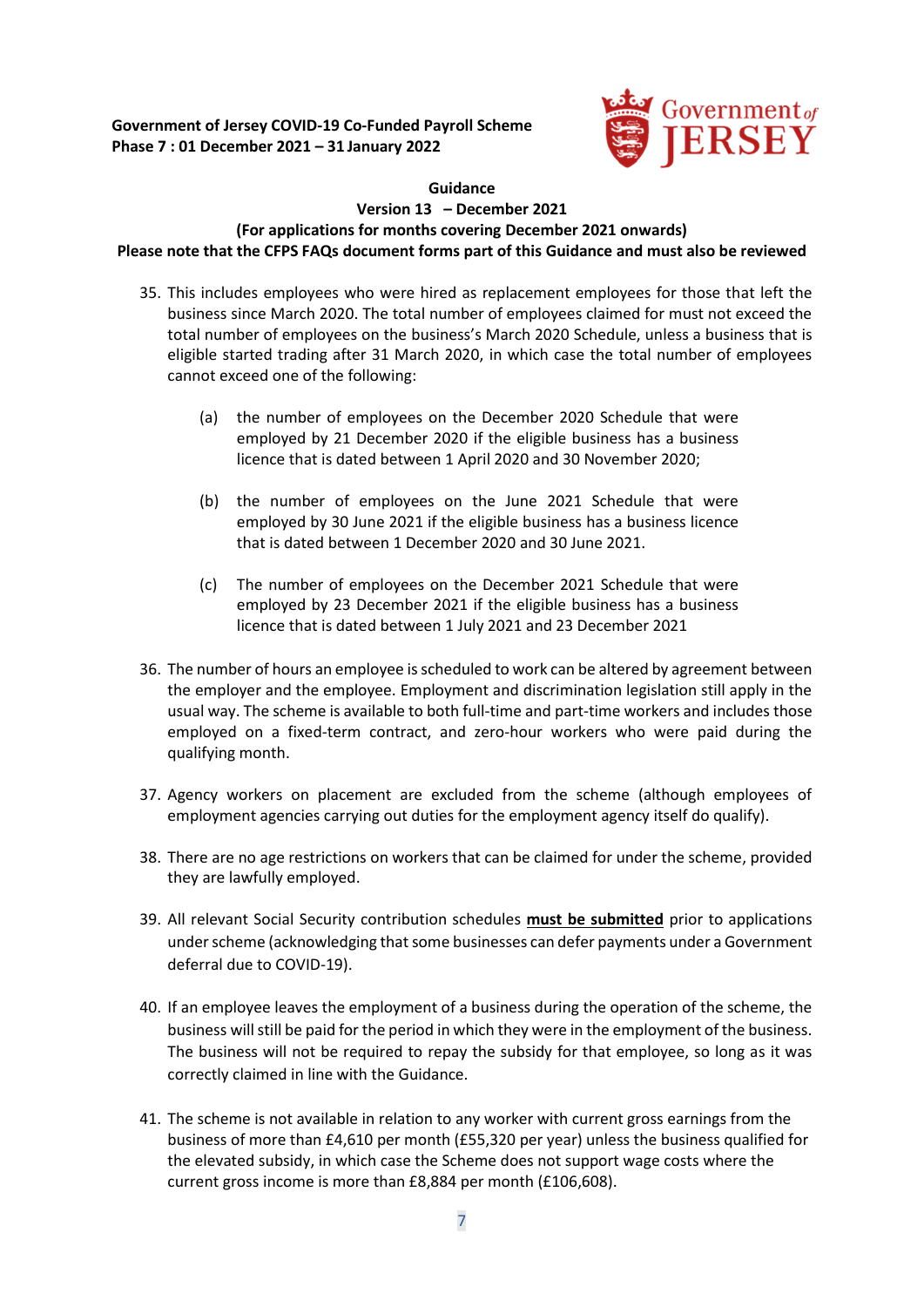

### **Guidance Version 13 – December 2021 (For applications for months covering December 2021 onwards) Please note that the CFPS FAQs document forms part of this Guidance and must also be reviewed**

### **Eligibility of Charities**

- 42. Charities registered in Jersey which employ paid staff are eligible for payroll support under Phase 7 of the scheme. However, Charities will still be required to confirm Material Detriment, which in the case of a Charity, will for the purpose of the scheme mean that its donation, grant or other income has dropped by at least 20% during the qualifying month, when compared to a previous comparable period.
- 43. If a Charity applies and is granted payroll support, this information will be shared with Government Departments administering other grants and support to Charities to assist in their decision making. The term Charity/Charities is interchangeable with the term business for the purpose of this guidance.

#### **Eligibility of Households as employers**

- 44. If a household is an employer of, for example, a cleaner, nanny or gardener, and therefore pays ITIS and/or social security contributions in respect of the employee, the household is eligible for payroll support if it can demonstrate material detriment.
- 45. For a household, this will be measured as a reduction of 20% or more of the household's total gross income over the qualifying period when compared to the average monthly total gross income for the household in 2019. "Total gross income" means all income, whether from primary source employment or elsewhere (for example: investment income, maintenance or support payments) and includes available income not paid to a member of the household (e.g. from a family business, investment company or trust).
- 46. Evidence such as payslips, tax returns, financial statements, management accounts, evidence supporting reductions in other forms of income or declarations may be required to evidence material detriment for households.
- 47. If a household engages a cleaner, nanny, gardener or other qualifying staff, but they remain self-employed for the purpose of the engagement, the individual can consider if they are eligible to apply as a self-employed individual. It is important to note that only one party should make a claim in respect of any particular worker, and that should be determined on the basis of whether the individual is employed by household or self-employed.
- 48. Households which act as an employer run by an individual, or family including an individual, holding 'entitled' status as a high value resident under Article 2(1)(e) of the Control of Housing and Work (Residential and Employment Status) (Jersey) Regulations 2013 are not eligible to claim under the scheme as a Household.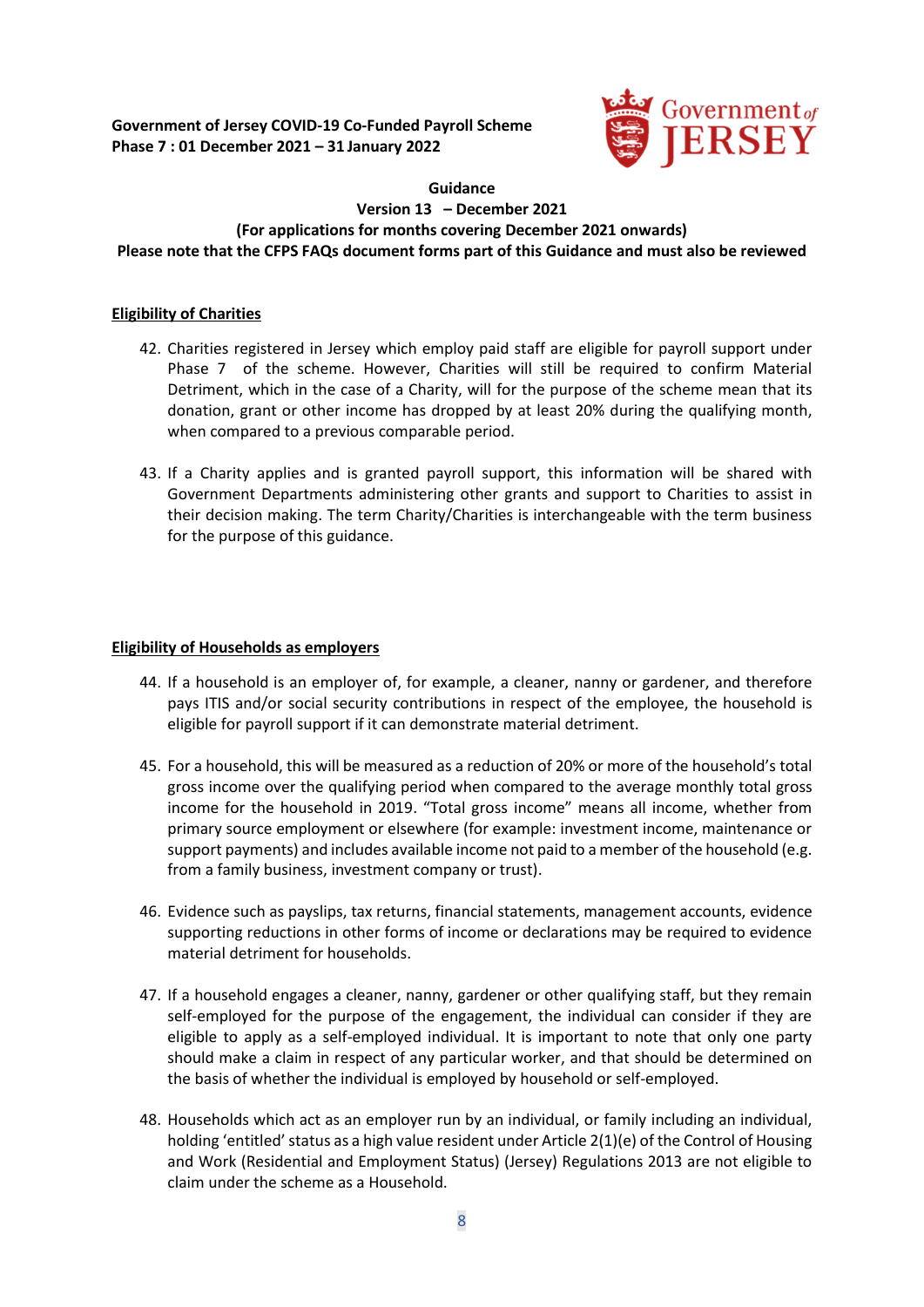

**Guidance**

#### **Version 13 – December 2021 (For applications for months covering December 2021 onwards)**

**Please note that the CFPS FAQs document forms part of this Guidance and must also be reviewed**

49. The term Household is interchangeable with the term business for the purpose of this guidance.

# **Eligibility of Government Arm's Length Organisations ("ALOs") and States Owned Entities**

- 50. An ALO is an organisation which either has statutory fee levying powers or fulfils a role or function the Government of Jersey would otherwise perform (for the purposes of this Guidance, this definition does not extend to organisations which receive funding from the Government of Jersey of less than £75,000 per year).
- 51. ALOs are not eligible for payroll support under this scheme. All ALOs are being contacted by Government officials to discuss their specific financial pressures during COVID-19.
- 52. Any queries in this regard should be directed to the ALO's usual contact within Government.

# **Onus on Applicant**

53. It is for the Applicant to satisfy the Scheme that the business is eligible for support under the provisions of the Scheme.

# **Unpaid ITIS and Social Security Contributions**

54. A business or self-employed individual with unpaid ITIS and/or Social Security contributions is entitled to support under Phase 7 of the scheme only if the business has agreed a payment plan for the relevant debt with the appropriate government department and is honouring the terms of the agreed repayment plan.

#### **Erroneous claims**

55. A business or self-employed individual that has claimed CFPS or other Covid-19 business support erroneously and has been required to make repayment must have repaid the associated amounts in full or be adhering to the terms of repayment plan agreed with the Government in order to be eligible for further CFPS subsidies.

#### **Potential requirement to repay**

56. Due to the prospective requirement to repay funds, if claims have been made in error, it is expected that payments made under Phase 7 will be listed as a contingent liability in the accounts of the applicant business.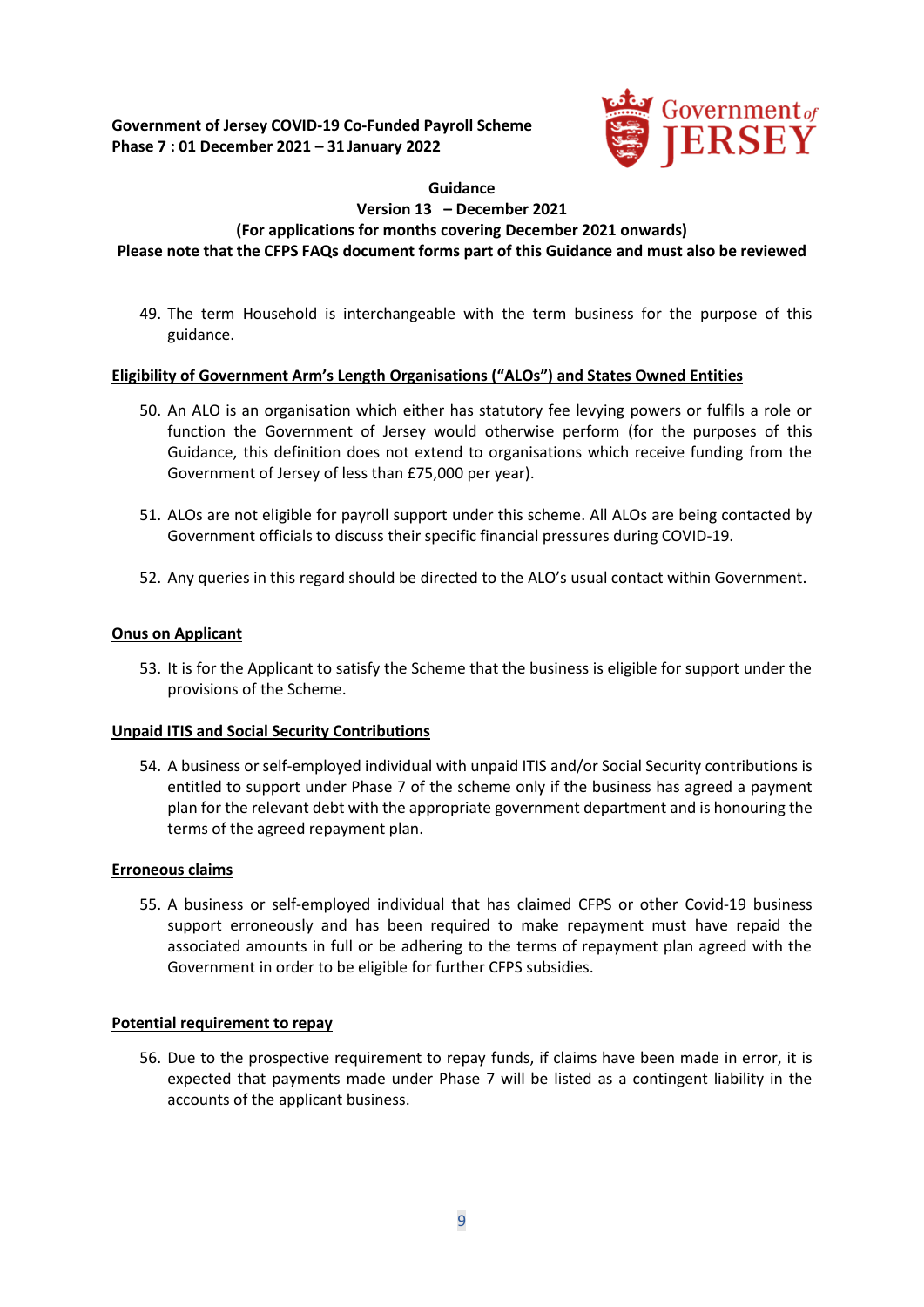

# **Guidance**

# **Version 13 – December 2021**

#### **(For applications for months covering December 2021 onwards)**

**Please note that the CFPS FAQs document forms part of this Guidance and must also be reviewed**

# **Businesses required to be open and trading in line with public health restrictions and not artificially restricting revenue**

- 57. In order to be eligible to claim under the scheme, businesses will be required to be open and be trading based on normal trading hours to the extent permissible considering public health restrictions. In order to remain eligible for the scheme, businesses must not remain closed or restrict trading where there is no public health reason (based on current advice) to remain closed or restrict trading.
- 58. Businesses must not artificially restrict trading hours so as to ensure eligibility for the scheme by, for example, closing on certain days/hours in order to meet the material detriment test.
- 59. Where a business operates multiple locations or separate companies within a group, a claim can still be made in respect of employees working at a location or for a group company that is open even if some other locations or group companies remain closed subject to the following:
	- Only staff working at a location or for a group company that is open can be claimed for, employees of those companies that are closed are not eligible other than where they have been transferred to an open location or company and would qualify under paragraphs 34 and 35 of this guidance
	- Locations or companies that are closed do not count towards the wider business or group's material detriment. The business' material detriment calculation must only include detriment that is experienced for locations or companies that are open.
	- For the avoidance of doubt, changes to operating hours are permissible where due to staff isolation requirements linked to Covid-19 (e.g. where staff have tested positive) prevent a business from operating effectively. Businesses can also amend operating times where they can demonstrate that doing so has led to greater profitability for the business before accounting for any government support that has been received.

# **Business providing staff accommodation**

- 60. COVID-19 presents a unique challenge to our community, and public health restrictions mean that the market for accommodation is not functioning as it would under normal economic conditions. The Government expects all businesses benefiting from financial assistance under the scheme to act compassionately where they provide staff accommodation.
- 61. Any worker in employer-provided accommodation on 21 December 2020, must continue to be given the opportunity to remain in that accommodation for the duration of the scheme, whether or not they remain in employment. Employers which fail to meet this requirement may be excluded from this scheme and other schemes.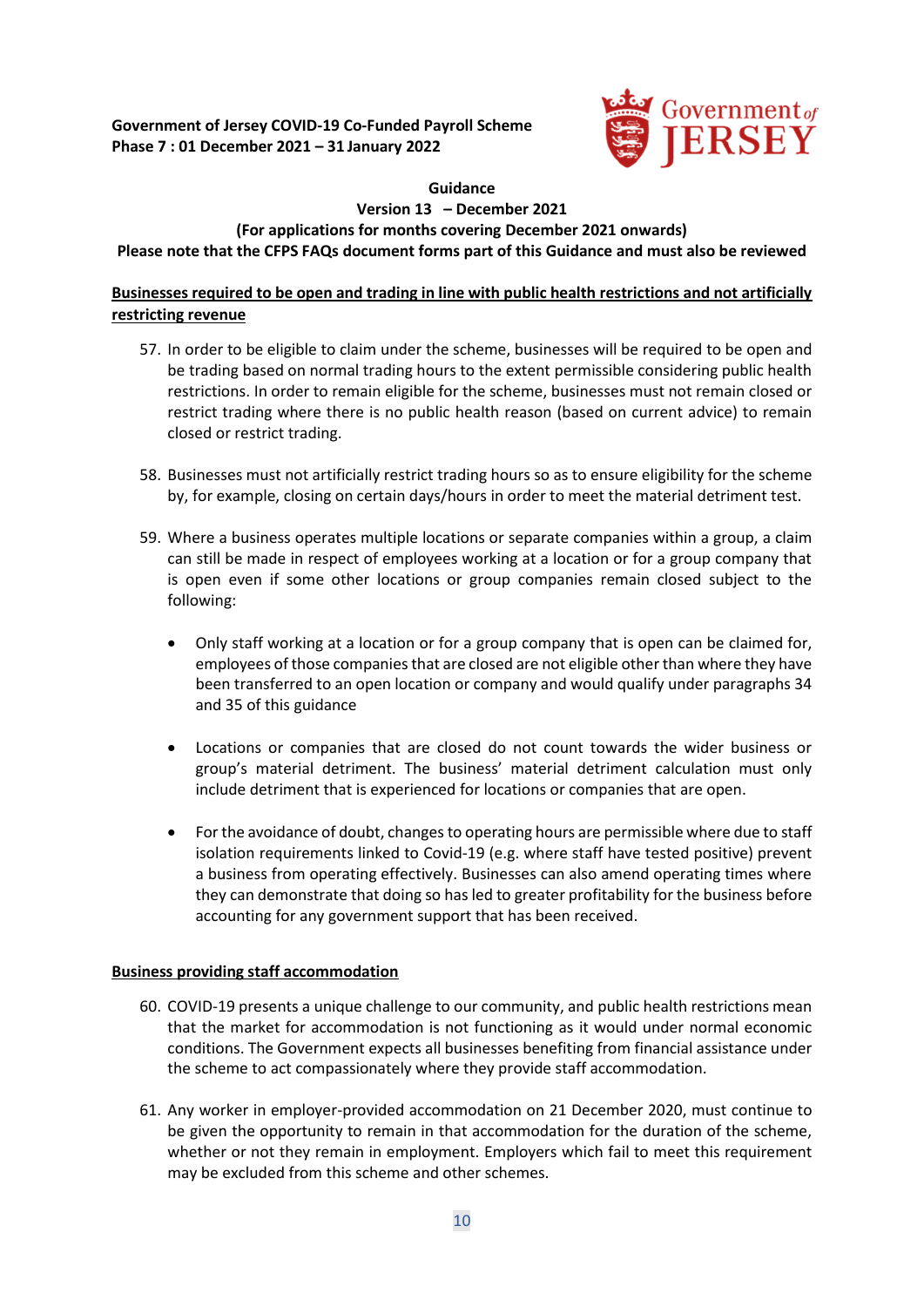

## **Guidance Version 13 – December 2021 (For applications for months covering December 2021 onwards) Please note that the CFPS FAQs document forms part of this Guidance and must also be reviewed**

62. This provision will not apply where there is a clear case of misconduct and appropriate procedures have been followed to dismiss an employee. Where an ex-employee begins working for another business, the provider of accommodation will be permitted to seek recovery of any reasonable incidental costs of maintaining the employee in staff accommodation from the date of the change of employment.

#### **Business to make available staff for community benefit**

63. Where a business claims under this scheme, and it is envisaged that staff will have spare working capacity, those staff should be made available to the Government of Jersey to participate in appropriate activity required to support the government and community actions needed, including volunteering, whilst this national crisis in relation to COVID-19 persists. Employers who claim under the scheme should make their staff aware of this situation and may be contacted by the Community Taskforce.

### **Requirement to comply with relevant public health guidance and legal requirements**

- 64. Businesses in receipt of subsidies under this Scheme are required to comply with and implement relevant public health guidance designed to limit the rate of Covid-19 infections, and any Covid-19 related legal restrictions that are relevant.
- 65. Gross violations of public health guidance and/or failure to comply with legal requirements related to Covid-19 may lead to a business being disqualified for any further support under this Scheme.

#### **Process to claim under the scheme**

- 66. Businesses will be reimbursed after full wages have been paid.
- 67. Businesses must maintain their usual pay schedules (e.g. weekly, monthly pay) with employees as per the first quarter of 2020 or the first Social Security schedule in the case of businesses that have been established since 31 March 2020 and are permitted to claim in accordance with this guidance. The employer must have paid the employee's wage prior to claiming under the scheme.
- 68. Businesses will need to complete a dedicated online form, which will need to be completed for each qualifying month in arrears.
- 69. All relevant 2020 and 2021 contribution schedules and June 2021 business licence and manpower declarations must *be submitted* prior to application for this scheme (acknowledging that some businesses can defer certain payments under a Government deferral due to COVID-19).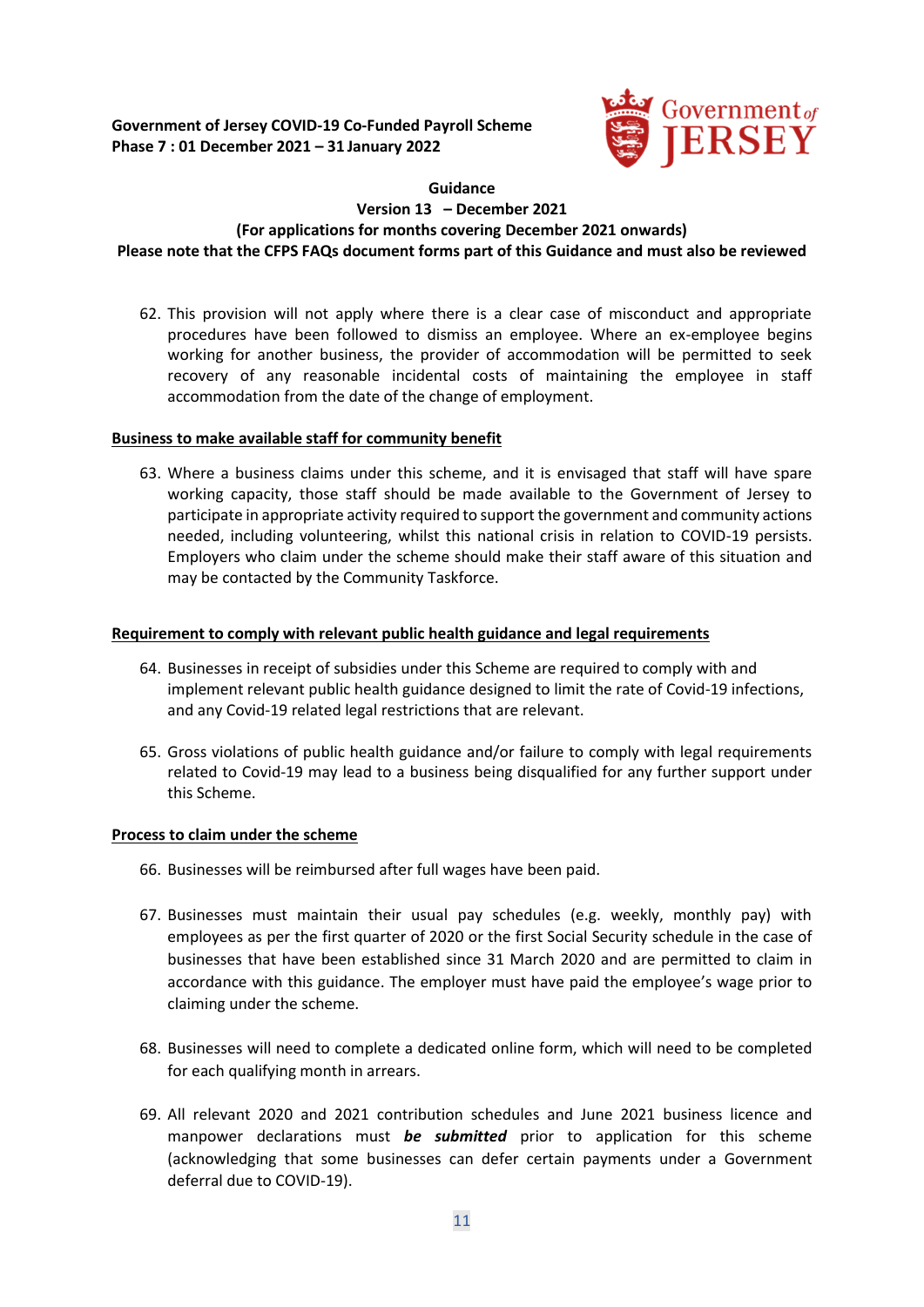

## **Guidance Version 13 – December 2021 (For applications for months covering December 2021 onwards) Please note that the CFPS FAQs document forms part of this Guidance and must also be reviewed**

- 70. The dedicated online form will require businesses to provide their contact details, select their relevant industry from a list of SIC Codes, bank details, names of every worker (including social security numbers) and the wages they have been paid for that month. Businesses will also be required to make formal declarations related to each of the conditions of the scheme.
- 71. Claims will be processed within five working days of receipt and the applicant will be notified by email whether their claim is successful (and a breakdown of payment) or unsuccessful (and reason why). The e-mail will contain contact information if further clarification is required. Payments will then be made by BACS to the customer's nominated bank account and will take a further three working days to arrive.

# **Access to information**

- 72. In order to determine an application, or for the purpose of auditing claims, the Scheme may require access to a significant amount of financial information and non-financial records held by businesses. Failure to submit your income tax return within the required timeframe may result in repayment in full of any government support received.
- 73. The Applicant is required to give consents and permissions to obtain and process these records. Once the Application has been received and any other records have been obtained these records will be processed in accordance with paragraphs 12 and 13 of Schedule 2 of the Data Protection (Jersey) Law 2018.
- 74. Government will contact workers as deemed appropriate to check they have been paid and any wage negotiations have been conducted fairly. In making an application the applicant provides consent for the Government to contact any employee regarding the scheme.
- 75. The Applicant can withdraw their permission and/consent at any time, however, if permission and/consent is withdrawn the Scheme may be unable to determine the Application or require the repayment of monies already provided under the Scheme.
- 76. Whether or not an application has been determined, the Scheme will retain copies of all relevant information relating to an application in accordance with established retention schedules.

# **Other Government filing requirements**

77. It should be noted that this is a new emergency scheme, and businesses and self-employed workers will still be required to file returns such as Social Security Contribution Schedules, Manpower returns, GST filings and required Tax filings in the usual way (acknowledging that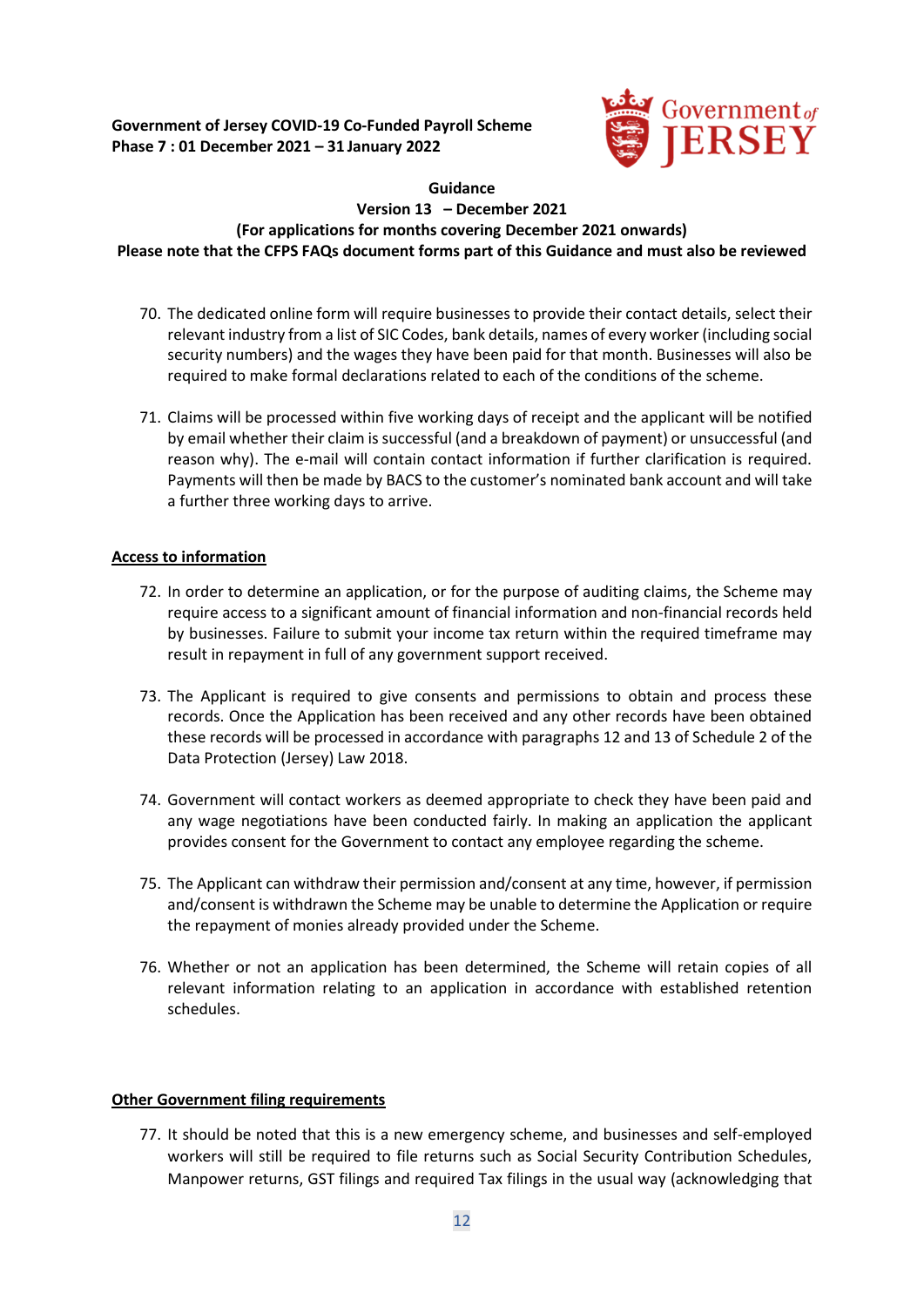

#### **Guidance**

## **Version 13 – December 2021 (For applications for months covering December 2021 onwards) Please note that the CFPS FAQs document forms part of this Guidance and must also be reviewed**

Businesses employing less than 80 employees can defer certain payments under a Government deferral due to COVID-19).

# **Scheme application window**

78. Each qualifying month of the Phase 7 scheme will close at the end of the month following the qualifying month. Therefore, applications windows will be as follows:

| December | 24 01 2022 5pm | 07 02 2022 4pm |
|----------|----------------|----------------|
| January  | 07 02 2022 5pm | 01 03 2022 8am |

### **Publication of information under the scheme**

79. Claimants should be aware that the Government of Jersey will periodically publish appropriate information in respect of businesses and self-employed individuals that have claimed under the scheme. For businesses, this may include the name of the business, number of employees claimed for and the total amount claimed. It may include similar information for selfemployed workers.

#### **General Powers of the Minister Under the scheme**

- 80. The Minister for Treasury and Resources has the power to determine all matters related to the Government Co-funded Payroll Scheme.
- 81. The Minister may require a business or individual to provide written evidence in respect of any aspect of the eligibility of the business for the Scheme and/or the level of payments claimed under the Scheme.
- 82. Where evidence is requested and is not provided to the satisfaction of the Minister, the Minister may require any payment made under the Scheme to be repaid.
- 83. Where evidence is submitted which shows that the business or individual is not eligible for the scheme or for a payment under the scheme, the Minister may require any payment made under the Scheme to be repaid.
- 84. Any decision taken by the Minister or their delegate is final.

#### **Appeals**

85. There is no appeal process for the Government Co-funded Payroll Scheme. Information will be provided in respect of the outcome of individual applications.